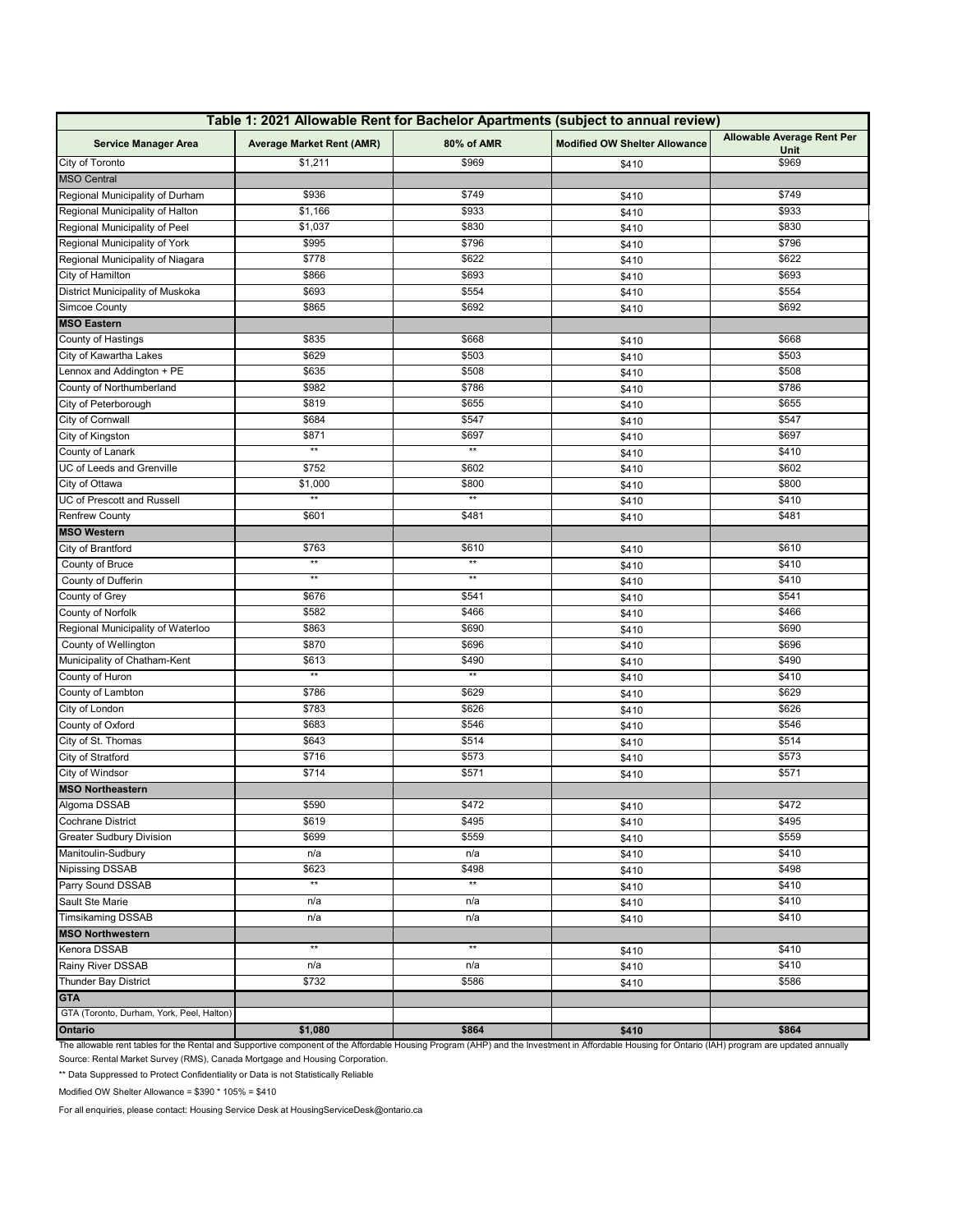| Table 2: 2021 Allowable Rent for 1-Bedroom Apartments (subject to annual review) |                                  |                  |                                      |                                 |  |  |
|----------------------------------------------------------------------------------|----------------------------------|------------------|--------------------------------------|---------------------------------|--|--|
| <b>Service Manager Area</b>                                                      | <b>Average Market Rent (AMR)</b> | 80% of AMR       | <b>Modified OW Shelter Allowance</b> | Allowable Average Rent Per Unit |  |  |
| City of Toronto                                                                  | \$1,430                          | \$1,144          | \$542                                | \$1,144                         |  |  |
| <b>MSO Central</b>                                                               |                                  |                  |                                      |                                 |  |  |
| Regional Municipality of Durham                                                  | \$1,177                          | \$942<br>\$542   |                                      | \$942                           |  |  |
| Regional Municipality of Halton                                                  | \$1,435                          | \$1,148<br>\$542 |                                      | \$1,148                         |  |  |
| Regional Municipality of Peel                                                    | \$1,376                          | \$1,101          | \$542                                | \$1,101                         |  |  |
| Regional Municipality of York                                                    | \$1,369                          | \$1,095          | \$542                                | \$1,095                         |  |  |
| Regional Municipality of Niagara                                                 | \$958                            | \$766            | \$542                                | \$766                           |  |  |
| City of Hamilton                                                                 | \$1,033                          | \$826            | \$542                                | \$826                           |  |  |
| District Municipality of Muskoka                                                 | \$925                            | \$740            | \$542                                | \$740                           |  |  |
| Simcoe County                                                                    | \$1,064                          | \$851            | \$542                                | \$851                           |  |  |
| <b>MSO Eastern</b>                                                               |                                  |                  |                                      |                                 |  |  |
| County of Hastings                                                               | \$1,036                          | \$829            | \$542                                | \$829                           |  |  |
| City of Kawartha Lakes                                                           | \$979                            | \$783            | \$542                                | \$783                           |  |  |
| Lennox and Addington + PE                                                        | \$795                            | \$636            | \$542                                | \$636                           |  |  |
| County of Northumberland                                                         | \$1,106                          | \$885            | \$542                                | \$885                           |  |  |
| City of Peterborough                                                             | \$990                            | \$792            | \$542                                | \$792                           |  |  |
| City of Cornwall                                                                 | $\sqrt{3744}$                    | \$595            | \$542                                | \$595                           |  |  |
| City of Kingston                                                                 | \$1,148                          | \$918            | \$542                                | \$918                           |  |  |
| County of Lanark                                                                 | \$823                            | \$658            | \$542                                | \$658                           |  |  |
| UC of Leeds and Grenville                                                        | \$872                            | \$698            | \$542                                | \$698                           |  |  |
| City of Ottawa                                                                   | \$1,244                          | \$995            | \$542                                | \$995                           |  |  |
| UC of Prescott and Russell                                                       | \$637                            | \$510            | \$542                                | \$542                           |  |  |
| <b>Renfrew County</b>                                                            | \$718                            | \$574            |                                      | \$574                           |  |  |
| <b>MSO Western</b>                                                               |                                  |                  | \$542                                |                                 |  |  |
| City of Brantford                                                                | \$1,050                          | \$840            |                                      | \$840                           |  |  |
|                                                                                  | \$784                            | \$627            | \$542                                | \$627                           |  |  |
| County of Bruce                                                                  | \$1,117                          | \$894            | \$542                                | \$894                           |  |  |
| County of Dufferin                                                               |                                  |                  | \$542                                |                                 |  |  |
| County of Grey                                                                   | \$818<br>\$759                   | \$654<br>\$607   | \$542                                | \$654<br>\$607                  |  |  |
| County of Norfolk                                                                |                                  | \$861            | \$542                                | \$861                           |  |  |
| Regional Municipality of Waterloo                                                | \$1,076                          |                  | \$542                                |                                 |  |  |
| County of Wellington                                                             | \$1,189                          | \$951            | \$542                                | \$951                           |  |  |
| Municipality of Chatham-Kent                                                     | \$767                            | \$614            | \$542                                | \$614                           |  |  |
| County of Huron                                                                  | \$710                            | \$568            | \$542                                | \$568                           |  |  |
| County of Lambton                                                                | \$946                            | \$757            | \$542                                | \$757                           |  |  |
| City of London                                                                   | \$1,011                          | \$809            | \$542                                | \$809                           |  |  |
| County of Oxford                                                                 | \$1,062                          | \$850            | \$542                                | \$850                           |  |  |
| City of St. Thomas                                                               | \$799                            | \$639            | \$542                                | \$639                           |  |  |
| City of Stratford                                                                | \$889                            | \$711            | \$542                                | \$711                           |  |  |
| City of Windsor                                                                  | \$896                            | \$717            | \$542                                | \$717                           |  |  |
| <b>MSO Northeastern</b>                                                          |                                  |                  |                                      |                                 |  |  |
| Algoma DSSAB                                                                     | \$757                            | 2000             | \$542                                | \$606                           |  |  |
| Cochrane District                                                                | \$899                            | \$719            | \$542                                | \$719                           |  |  |
| <b>Greater Sudbury Division</b>                                                  | \$921                            | \$737            | \$542                                | \$737                           |  |  |
| Manitoulin-Sudbury                                                               | n/a                              | n/a              | \$542                                | \$542                           |  |  |
| <b>Nipissing DSSAB</b>                                                           | \$814                            | \$651            | \$542                                | \$651                           |  |  |
| Parry Sound DSSAB                                                                | $**$                             | $**$             | \$542                                | \$542                           |  |  |
| Sault Ste Marie                                                                  | n/a                              | n/a              | \$542                                | \$542                           |  |  |
| <b>Timsikaming DSSAB</b>                                                         | n/a                              | n/a              | \$542                                | \$542                           |  |  |
| <b>MSO Northwestern</b>                                                          |                                  |                  |                                      |                                 |  |  |
| Kenora DSSAB                                                                     | \$775                            | \$620            | \$542                                | \$620                           |  |  |
| Rainy River DSSAB                                                                | n/a                              | n/a              | \$542                                | \$542                           |  |  |
| <b>Thunder Bay District</b>                                                      | \$880                            | \$704            | \$542                                | \$704                           |  |  |
| <b>GTA</b>                                                                       |                                  |                  |                                      |                                 |  |  |
| GTA (Toronto, Durham, York, Peel, Halton)                                        |                                  |                  |                                      |                                 |  |  |
| Ontario                                                                          | \$1,241                          | \$993            | \$542                                | \$993                           |  |  |

Source: Rental Market Survey (RMS), Canada Mortgage and Housing Corporation. \*\* Data Suppressed to Protect Confidentiality or Data is not Statistically Reliable The allowable rent tables for the Rental and Supportive component of the Affordable Housing Program (AHP) and the Investment in Affordable Housing for Ontario (IAH) program are updated annually

As it is unclear how many people would live in a one-bedroom unit, it could be one person with a shelter allowance of \$390 per month or two people with a combined shelter allowance of \$642 per month.<br>To compensate for this Modified OW Shelter Allowance = \$516 \* 105% = \$542 (accounts for uncertainty if 1 or 2 people live in a 1-bdrm unit)<br>For all enquiries, please contact: Housing Service Desk at HousingServiceDesk@ontario.ca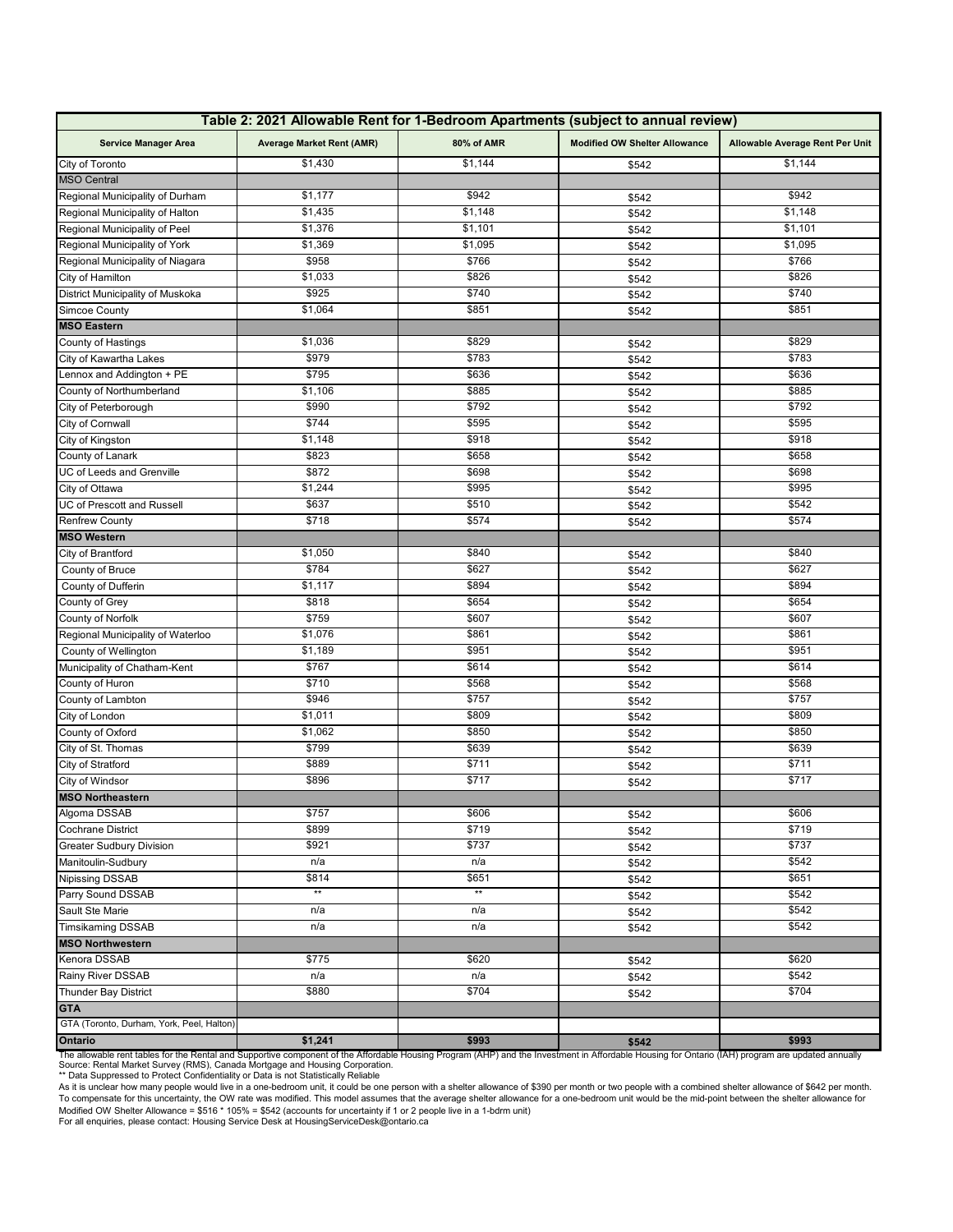| Table 3: 2021 Allowable Rent for 2-Bedroom Apartments (subject to annual review) |                                  |                  |                                      |                                    |  |  |
|----------------------------------------------------------------------------------|----------------------------------|------------------|--------------------------------------|------------------------------------|--|--|
| <b>Service Manager Area</b>                                                      | <b>Average Market Rent (AMR)</b> | 80% of AMR       | <b>Modified OW Shelter Allowance</b> | Allowable Average Rent Per<br>Unit |  |  |
| City of Toronto                                                                  | \$1,661                          | \$1,329          | \$732                                | \$1,329                            |  |  |
| <b>MSO Central</b>                                                               |                                  |                  |                                      |                                    |  |  |
| Regional Municipality of Durham                                                  | \$1,350                          | \$1,080          | \$732                                | \$1,080                            |  |  |
| Regional Municipality of Halton                                                  | \$1,634                          | \$1,307<br>\$732 |                                      | \$1,307                            |  |  |
| Regional Municipality of Peel                                                    | \$1,546                          | \$1,237          | \$732                                | \$1,237                            |  |  |
| Regional Municipality of York                                                    | \$1,537                          | \$1,230          | \$732                                | \$1,230                            |  |  |
| Regional Municipality of Niagara                                                 | \$1,136                          | \$909            | \$732                                | \$909                              |  |  |
| City of Hamilton                                                                 | \$1,184                          | \$947            | \$732                                | \$947                              |  |  |
| District Municipality of Muskoka                                                 | \$1,164                          | \$931            | \$732                                | \$931                              |  |  |
| <b>Simcoe County</b>                                                             | \$1,257                          | \$1,006          | \$732                                | \$1,006                            |  |  |
| <b>MSO Eastern</b>                                                               |                                  |                  |                                      |                                    |  |  |
| County of Hastings                                                               | \$1,161                          | \$929            | \$732                                | \$929                              |  |  |
| City of Kawartha Lakes                                                           | \$1,244                          | \$995            | \$732                                | \$995                              |  |  |
| Lennox and Addington + PE                                                        | \$953                            | \$762            | \$732                                | \$762                              |  |  |
| County of Northumberland                                                         | \$1,237                          | \$990            | \$732                                | \$990                              |  |  |
| City of Peterborough                                                             | \$1,191                          | \$953            | \$732                                | \$953                              |  |  |
| City of Cornwall                                                                 | \$889                            | \$711            | \$732                                | \$732                              |  |  |
| City of Kingston                                                                 | \$1,329                          | \$1,063          | \$732                                | \$1,063                            |  |  |
| County of Lanark                                                                 | \$1,010                          | \$808            | \$732                                | \$808                              |  |  |
| UC of Leeds and Grenville                                                        | \$980                            | \$784            | \$732                                | \$784                              |  |  |
| City of Ottawa                                                                   | \$1,524                          | \$1,219          | \$732                                | \$1,219                            |  |  |
| JC of Prescott and Russell                                                       | \$930                            | \$744            | \$732                                | \$744                              |  |  |
| <b>Renfrew County</b>                                                            | \$915                            | \$732            | \$732                                | \$732                              |  |  |
| <b>MSO Western</b>                                                               |                                  |                  |                                      |                                    |  |  |
| City of Brantford                                                                | \$1,102                          | \$882            | \$732                                | \$882                              |  |  |
| County of Bruce                                                                  | \$1,110                          | \$888            | \$732                                | \$888                              |  |  |
| County of Dufferin                                                               | \$1,468                          | \$1,174          | \$732                                | \$1,174                            |  |  |
| County of Grey                                                                   | \$981                            | \$785            | \$732                                | \$785                              |  |  |
| County of Norfolk                                                                | \$778                            | \$622            | \$732                                | \$732                              |  |  |
| Regional Municipality of Waterloo                                                | \$1,295                          | \$1,036          | \$732                                | \$1,036                            |  |  |
| County of Wellington                                                             | \$1,333                          | \$1,066          | \$732                                | \$1,066                            |  |  |
| Municipality of Chatham-Kent                                                     | \$886                            | \$709            | \$732                                | \$732                              |  |  |
| County of Huron                                                                  | \$911                            | \$729            | \$732                                | \$732                              |  |  |
| County of Lambton                                                                | \$1,146                          | \$917            | \$732                                | \$917                              |  |  |
| City of London                                                                   | \$1,221                          | \$977            | \$732                                | \$977                              |  |  |
| County of Oxford                                                                 | \$1,280                          | \$1,024          | \$732                                | \$1,024                            |  |  |
| City of St. Thomas                                                               | \$986                            | \$789            | \$732                                | \$789                              |  |  |
| City of Stratford                                                                | \$1,034                          | \$827            | \$732                                | \$827                              |  |  |
| City of Windsor                                                                  | \$1,038                          | \$830            | \$732                                | \$830                              |  |  |
| <b>MSO Northeastern</b>                                                          |                                  |                  |                                      |                                    |  |  |
| Algoma DSSAB                                                                     | \$880                            | \$704            | \$732                                | \$732                              |  |  |
| Cochrane District                                                                | \$1,041                          | \$833            | \$732                                | \$833                              |  |  |
| Greater Sudbury Division                                                         | \$1,134                          | \$907            | \$732                                | \$907                              |  |  |
| Manitoulin-Sudbury                                                               | n/a                              | n/a              | \$732                                | \$732                              |  |  |
| Nipissing DSSAB                                                                  | \$1,007                          | \$806            | \$732                                | \$806                              |  |  |
| Parry Sound DSSAB                                                                | $**$                             | $**$             | \$732                                | \$732                              |  |  |
| Sault Ste Marie                                                                  | n/a                              | n/a              | \$732                                | \$732                              |  |  |
| <b>Timsikaming DSSAB</b>                                                         | n/a                              | n/a              | \$732                                | \$732                              |  |  |
| <b>MSO Northwestern</b>                                                          |                                  |                  |                                      |                                    |  |  |
| Kenora DSSAB                                                                     | \$956                            | \$765            | \$732                                | \$765                              |  |  |
| Rainy River DSSAB                                                                | n/a                              | n/a              | \$732                                | \$732                              |  |  |
| Thunder Bay District                                                             | \$1,092                          | \$874            | \$732                                | \$874                              |  |  |
| <b>GTA</b>                                                                       |                                  |                  |                                      |                                    |  |  |
| GTA (Toronto, Durham, York, Peel, Halton)                                        |                                  |                  |                                      |                                    |  |  |
| Ontario                                                                          | \$1,408                          | \$1,126          | \$732                                | \$1,126                            |  |  |

The allowable rent tables for the Rental and Supportive component of the Affordable Housing Program (AHP) and the Investment in Affordable Housing for Ontario (IAH) program are updated annually<br>Source: Rental Market Surve

Modified OW Shelter Allowance = \$697 \* 105% = \$732 (model assumes 3 people living in 2-bdrm unit)<br>For all enquiries, please contact: Housing Service Desk at HousingServiceDesk@ontario.ca As it is unclear how many people would live in a one-bedroom unit, it could be one person with a shelter allowance of \$390 per month or two people with a combined shelter allowance of \$642 per month.<br>To compensate for this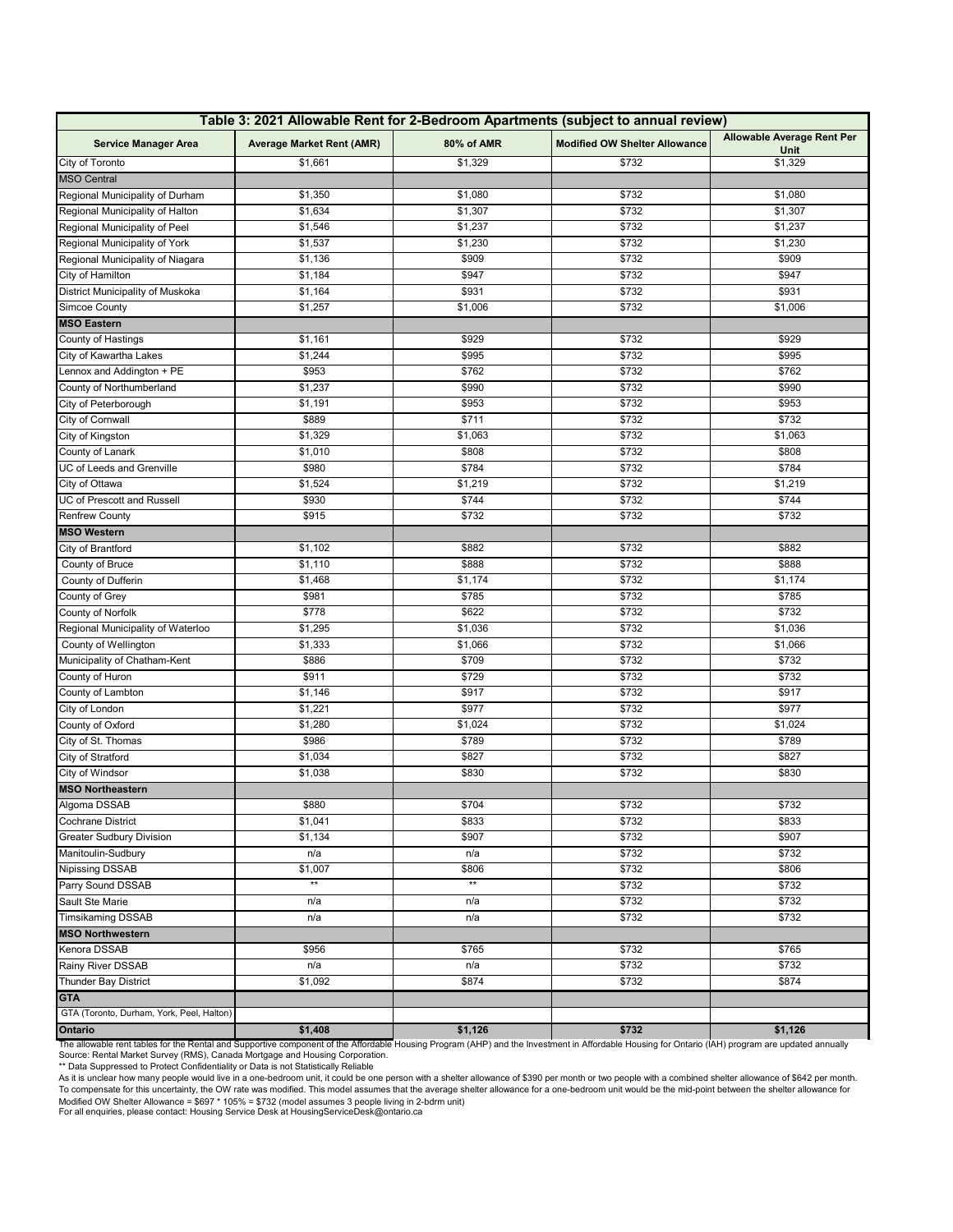| Table 4: 2021 Allowable Rent for 3-Bedroom Apartments (subject to annual review) |                                  |                 |                                      |                                 |  |  |
|----------------------------------------------------------------------------------|----------------------------------|-----------------|--------------------------------------|---------------------------------|--|--|
| <b>Service Manager Area</b>                                                      | <b>Average Market Rent (AMR)</b> | 80% of AMR      | <b>Modified OW Shelter Allowance</b> | Allowable Average Rent Per Unit |  |  |
| City of Toronto                                                                  | \$1,887                          | \$1,510         | \$794                                | \$1,510                         |  |  |
| <b>MSO Central</b>                                                               |                                  |                 |                                      |                                 |  |  |
| Regional Municipality of Durham                                                  | \$1,489                          | \$1,191         | \$794                                | \$1,191                         |  |  |
| Regional Municipality of Halton                                                  | \$1,839                          | \$1,471         | \$794                                | \$1,471                         |  |  |
| Regional Municipality of Peel                                                    | \$1,650                          | \$1,320         | \$794                                | \$1,320                         |  |  |
| Regional Municipality of York                                                    | \$1,740                          | \$1,392         | \$794                                | \$1,392                         |  |  |
| Regional Municipality of Niagara                                                 | \$1,261                          | \$1,009         | \$794                                | \$1,009                         |  |  |
| City of Hamilton                                                                 | \$1,384                          | \$1,107         | \$794                                | \$1,107                         |  |  |
| District Municipality of Muskoka                                                 | \$1,230                          | \$984           | \$794                                | \$984                           |  |  |
| Simcoe County                                                                    | \$1,562                          | \$1,250         | \$794                                | \$1,250                         |  |  |
| <b>MSO Eastern</b>                                                               |                                  |                 |                                      |                                 |  |  |
| County of Hastings                                                               | \$1,337                          | \$1,070         | \$794                                | \$1,070                         |  |  |
| City of Kawartha Lakes                                                           | \$1,358                          | \$1,086         | \$794                                | \$1,086                         |  |  |
| Lennox and Addington + PE                                                        | \$1,211                          | \$969           | \$794                                | \$969                           |  |  |
| County of Northumberland                                                         | \$1,483                          | \$1,186         | \$794                                | \$1,186                         |  |  |
| City of Peterborough                                                             | \$1,427                          | \$1,142         | \$794                                | \$1,142                         |  |  |
| City of Cornwall                                                                 | \$895                            | \$716           | \$794                                | \$794                           |  |  |
| City of Kingston                                                                 | \$1,507                          | \$1,206         | \$794                                | \$1,206                         |  |  |
| County of Lanark                                                                 | $\star\star$                     | $\star\star$    | \$794                                | \$794                           |  |  |
| UC of Leeds and Grenville                                                        | \$961                            | \$769           | \$794                                | \$794                           |  |  |
| City of Ottawa                                                                   | \$1,752                          | \$1,402         | \$794                                | \$1,402                         |  |  |
| UC of Prescott and Russell                                                       | \$742                            | \$594           | \$794                                | \$742                           |  |  |
| Renfrew County                                                                   | \$913                            | \$730           | \$794                                | \$794                           |  |  |
| <b>MSO Western</b>                                                               |                                  |                 |                                      |                                 |  |  |
| City of Brantford                                                                | \$1,170                          | \$936           | \$794                                | \$936                           |  |  |
| County of Bruce                                                                  | \$1,195                          | \$956           | \$794                                | \$956                           |  |  |
| County of Dufferin                                                               | $**$                             | $\star\star$    | \$794                                | \$794                           |  |  |
| County of Grey                                                                   | \$1,082                          | \$866           | \$794                                | \$866                           |  |  |
| <b>County of Norfolk</b>                                                         | $\star\star$                     | $\star\star$    | \$794                                | \$794                           |  |  |
| Regional Municipality of Waterloo                                                | \$1,359                          | \$1,087         | \$794                                | \$1,087                         |  |  |
| County of Wellington                                                             | \$1,369                          | \$1,095         | \$794                                | \$1,095                         |  |  |
| Municipality of Chatham-Kent                                                     | \$846                            | \$677           | \$794                                | \$794                           |  |  |
| County of Huron                                                                  | $\star\star$                     | $^{\star\star}$ | \$794                                | \$794                           |  |  |
| County of Lambton                                                                | \$1,341                          | \$1,073         | \$794                                | \$1,073                         |  |  |
| City of London                                                                   | \$1,405                          | \$1,124         | \$794                                | \$1,124                         |  |  |
| County of Oxford                                                                 | \$1,123                          | \$898           | \$794                                | \$898                           |  |  |
| City of St. Thomas                                                               | $**$                             | $**$            | \$794                                | \$794                           |  |  |
| City of Stratford                                                                | \$1,182                          | \$946           | \$794                                | \$946                           |  |  |
| City of Windsor                                                                  | \$1,214                          | \$971           | \$794                                | \$971                           |  |  |
| <b>MSO Northeastern</b>                                                          |                                  |                 |                                      |                                 |  |  |
| Algoma DSSAB                                                                     | \$974                            | \$779           | \$794                                | \$794                           |  |  |
| <b>Cochrane District</b>                                                         | \$1,204                          | \$963           | \$794                                | \$963                           |  |  |
| <b>Greater Sudbury Division</b>                                                  | \$1,267                          | \$1,014         | \$794                                | \$1,014                         |  |  |
| Manitoulin-Sudbury                                                               | n/a                              | n/a             | \$794                                | \$794                           |  |  |
| Nipissing DSSAB                                                                  | \$1,157                          | \$926           | \$794                                | \$926                           |  |  |
| Parry Sound DSSAB                                                                | $**$                             | $**$            | \$794                                | \$794                           |  |  |
| Sault Ste Marie                                                                  | n/a                              | n/a             | \$794                                | \$794                           |  |  |
| <b>Timsikaming DSSAB</b>                                                         |                                  |                 | \$794                                | \$794                           |  |  |
|                                                                                  | n/a                              | n/a             |                                      |                                 |  |  |
| <b>MSO Northwestern</b>                                                          | $\star\star$                     | $\star\star$    |                                      |                                 |  |  |
| Kenora DSSAB                                                                     |                                  |                 | \$794                                | \$794<br>\$794                  |  |  |
| Rainy River DSSAB                                                                | n/a                              | n/a             | \$794                                |                                 |  |  |
| <b>Thunder Bay District</b>                                                      | \$1,250                          | \$1,000         | \$794                                | \$1,000                         |  |  |
| <b>GTA</b>                                                                       |                                  |                 |                                      |                                 |  |  |
| GTA (Toronto, Durham, York, Peel, Halton)                                        |                                  |                 |                                      |                                 |  |  |
| Ontario                                                                          | \$1,664                          | \$1,331         | \$794                                | \$1,331                         |  |  |

The allowable rent tables for the Rental and Supportive component of the Affordable Housing Program (AHP) and the Investment in Affordable Housing for Ontario (IAH) program are updated annually<br>Source: Rental Market Surve

Modified OW Shelter Allowance = \$756 \* 105% = \$794 (model assumes 4 people living in 3-bdrm unit)<br>For all enquiries, please contact: Housing Service Desk at HousingServiceDesk@ontario.ca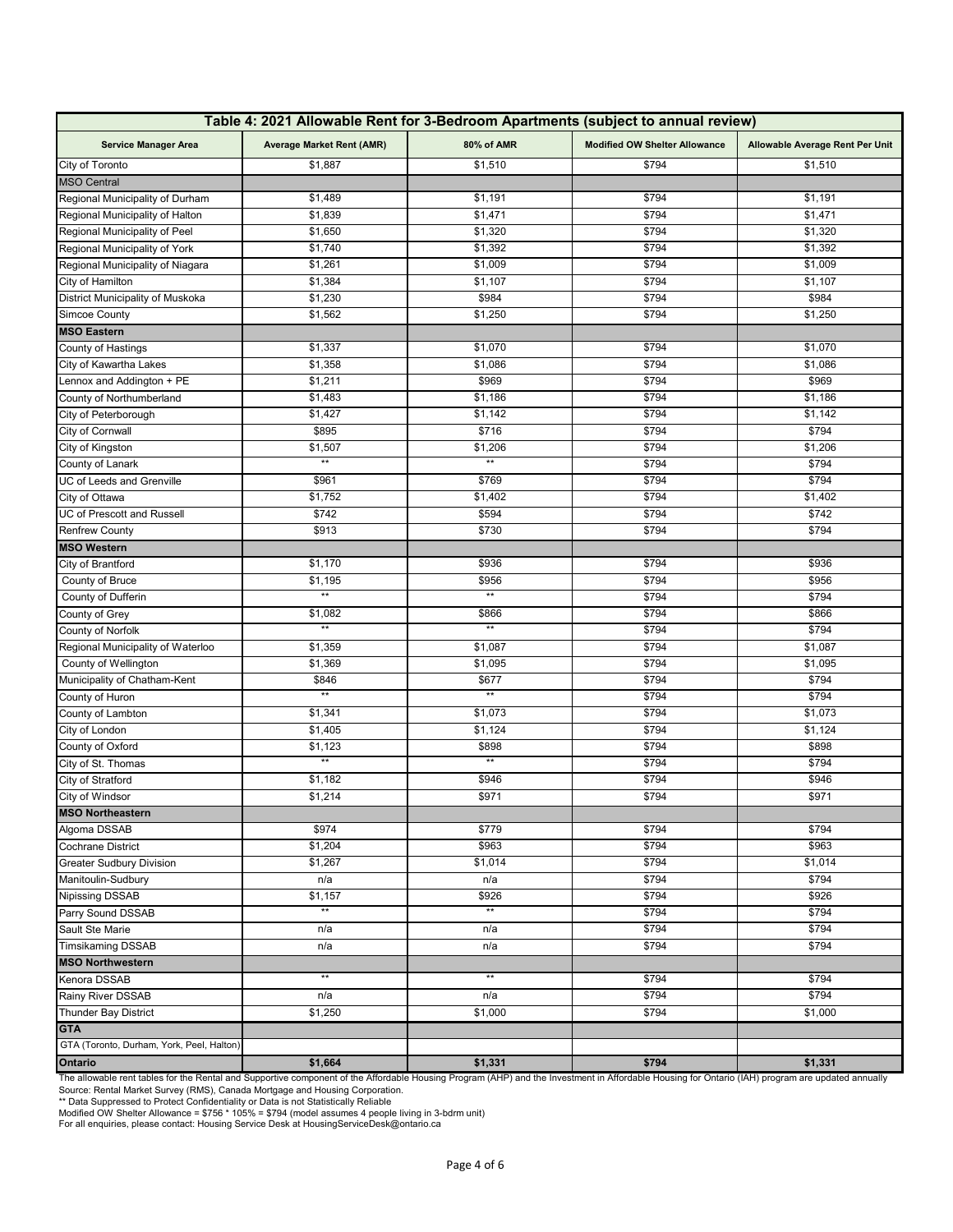| Table 5: 2021 Allowable Rent for 4-Bedroom Apartments (subject to annual review) |                                                |              |                                      |                                 |  |  |
|----------------------------------------------------------------------------------|------------------------------------------------|--------------|--------------------------------------|---------------------------------|--|--|
| <b>Service Manager Area</b>                                                      | 80% of AMR<br><b>Average Market Rent (AMR)</b> |              | <b>Modified OW Shelter Allowance</b> | Allowable Average Rent Per Unit |  |  |
| City of Toronto                                                                  | \$1,896                                        | \$1,517      | \$856                                | \$1,517                         |  |  |
| <b>MSO Central</b>                                                               |                                                |              |                                      |                                 |  |  |
| Regional Municipality of Durham                                                  | \$1,489                                        | \$1,191      | \$856                                | \$1,191                         |  |  |
| Regional Municipality of Halton                                                  | \$1,839                                        | \$1,471      | \$856                                | \$1,471                         |  |  |
| Regional Municipality of Peel                                                    | \$1,651                                        | \$1,321      | \$856                                | \$1,321                         |  |  |
| Regional Municipality of York                                                    | \$1,743                                        | \$1,394      | \$856                                | \$1,394                         |  |  |
| Regional Municipality of Niagara                                                 | \$1,261                                        | \$1,009      | \$856                                | \$1,009                         |  |  |
| City of Hamilton                                                                 | \$1,387                                        | \$1,110      | \$856                                | \$1,110                         |  |  |
| District Municipality of Muskoka                                                 | \$1,230                                        | \$984        | \$856                                | \$984                           |  |  |
| Simcoe County                                                                    | \$1,562                                        | \$1,250      | \$856                                | \$1,250                         |  |  |
| <b>MSO Eastern</b>                                                               |                                                |              |                                      |                                 |  |  |
| County of Hastings                                                               | \$1,343                                        | \$1,074      | \$856                                | \$1,074                         |  |  |
| City of Kawartha Lakes                                                           | \$1,358                                        | \$1,086      | \$856                                | \$1,086                         |  |  |
| Lennox and Addington + PE                                                        | \$1,208                                        | \$966        | \$856                                | \$966                           |  |  |
| County of Northumberland                                                         | \$1,483                                        | \$1,186      | \$856                                | \$1,186                         |  |  |
| City of Peterborough                                                             | \$1,427                                        | \$1,142      | \$856                                | \$1,142                         |  |  |
| City of Cornwall                                                                 | \$895                                          | \$716        | \$856                                | \$856                           |  |  |
| City of Kingston                                                                 | \$1,828                                        | \$1,462      | \$856                                | \$1,462                         |  |  |
| County of Lanark                                                                 | $**$                                           | $**$         | \$856                                | \$856                           |  |  |
| UC of Leeds and Grenville                                                        | \$961                                          | \$769        | \$856                                | \$856                           |  |  |
| City of Ottawa                                                                   | \$1,851                                        | \$1,481      | \$856                                | \$1,481                         |  |  |
| <b>UC of Prescott and Russell</b>                                                | \$747                                          | \$598        | \$856                                | \$747                           |  |  |
| <b>Renfrew County</b>                                                            | \$913                                          | \$730        | \$856                                | \$856                           |  |  |
| <b>MSO Western</b>                                                               |                                                |              |                                      |                                 |  |  |
| City of Brantford                                                                | \$1,178                                        | \$942        | \$856                                | \$942                           |  |  |
| County of Bruce                                                                  | \$1,195                                        | \$956        | \$856                                | \$956                           |  |  |
| County of Dufferin                                                               | $**$                                           | $\star\star$ | \$856                                | \$856                           |  |  |
| County of Grey                                                                   | \$1,083                                        | \$866        | \$856                                | \$866                           |  |  |
| County of Norfolk                                                                | $\star\star$                                   | $**$         | \$856                                | \$856                           |  |  |
| Regional Municipality of Waterloo                                                | \$1,435                                        | \$1,148      | \$856                                | \$1,148                         |  |  |
| County of Wellington                                                             | \$1,375                                        | \$1,100      | \$856                                | \$1,100                         |  |  |
| Municipality of Chatham-Kent                                                     | \$846                                          | \$677        | \$856                                | \$846                           |  |  |
| County of Huron                                                                  | $\star\star$                                   | $**$         | \$856                                | \$856                           |  |  |
| County of Lambton                                                                | \$1,341                                        | \$1,073      | \$856                                | \$1,073                         |  |  |
| City of London                                                                   | \$1,398                                        | \$1,118      | \$856                                | \$1,118                         |  |  |
| County of Oxford                                                                 | \$1,123                                        | \$898        | \$856                                | \$898                           |  |  |
| City of St. Thomas                                                               | $**$                                           | $**$         |                                      |                                 |  |  |
| City of Stratford                                                                | \$1,182                                        | \$946        | \$856<br>\$856<br>\$856<br>\$946     |                                 |  |  |
| City of Windsor                                                                  | \$1,214                                        | \$971        | \$856                                | \$971                           |  |  |
|                                                                                  |                                                |              |                                      |                                 |  |  |
| <b>MSO Northeastern</b>                                                          | \$974                                          | \$779        | \$856                                | \$856                           |  |  |
| Algoma DSSAB                                                                     | \$1,204                                        | \$963        | \$856                                | \$963                           |  |  |
| Cochrane District                                                                |                                                | \$1,002      |                                      | \$1,002                         |  |  |
| Greater Sudbury Division                                                         | \$1,253                                        |              | \$856                                | \$856                           |  |  |
| Manitoulin-Sudbury                                                               | n/a                                            | n/a<br>\$940 | \$856                                |                                 |  |  |
| <b>Nipissing DSSAB</b>                                                           | \$1,175<br>$**$                                | $\star\star$ | \$856                                | \$940                           |  |  |
| Parry Sound DSSAB                                                                |                                                |              | \$856                                | \$856                           |  |  |
| Sault Ste Marie                                                                  | n/a                                            | n/a          | \$856                                | \$856                           |  |  |
| <b>Timsikaming DSSAB</b>                                                         | n/a                                            | n/a          | \$856                                | \$856                           |  |  |
| <b>MSO Northwestern</b>                                                          | $\star\star$                                   | $\star\star$ |                                      |                                 |  |  |
| Kenora DSSAB                                                                     |                                                |              | \$856                                | \$856                           |  |  |
| Rainy River DSSAB                                                                | n/a                                            | n/a          | \$856                                | \$856                           |  |  |
| Thunder Bay District                                                             | \$1,298                                        | \$1,038      | \$856                                | \$1,038                         |  |  |
| <b>GTA</b>                                                                       |                                                |              |                                      |                                 |  |  |
| GTA (Toronto, Durham, York, Peel, Halton)                                        |                                                |              |                                      |                                 |  |  |
| Ontario                                                                          | \$1,683                                        | \$1,346      | \$856                                | \$1,346                         |  |  |

The allowable rent tables for the Rental and Supportive component of the Affordable Housing Program (AHP) and the Investment in Affordable Housing for Ontario (IAH) program are updated annually<br>Source: Rental Market Surve

Modified OW Shelter Allowance = \$815 \* 105% = \$856 (model assumes 5 people living in 4-bdrm unit)<br>For all enquiries, please contact: Housing Service Desk at HousingServiceDesk@ontario.ca